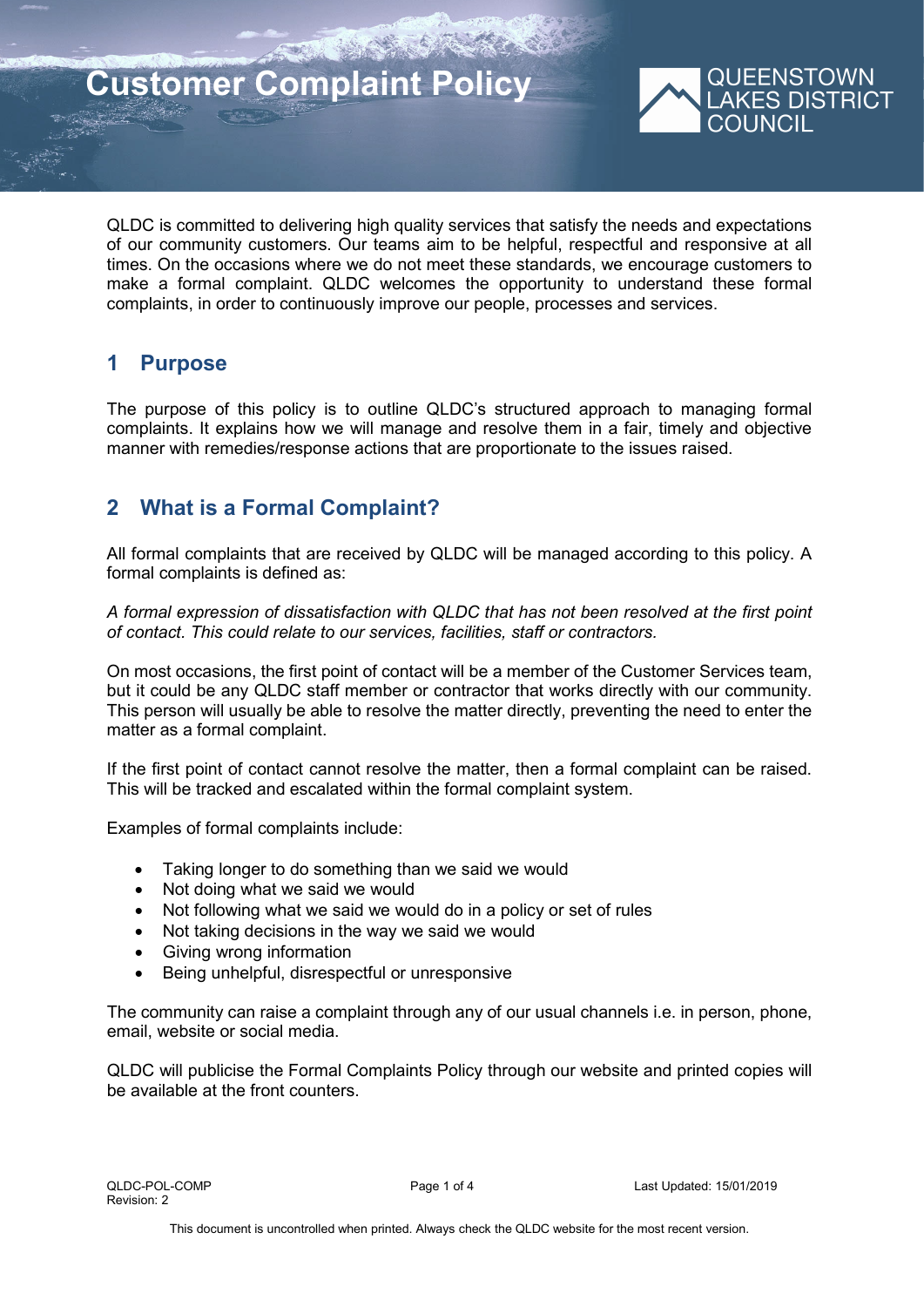## **2.1 What's the difference between an RFS and a formal complaint?**

Given the nature of our work, we need to make a clear distinction between formal complaints and requests for service (RFS).

- Formal complaint relates to QLDC's quality of service and is an escalation beyond the first point of contact.
- RFS relates to a request for action to resolve or investigate a problem.

For example, if Mr Smith calls QLDC to report loud music from a neighbour, we will treat this as an RFS and send our officers to investigate. If Mr Smith then calls back to complain that the officers didn't arrive, this would be registered as a formal complaint i.e. a complaint about our performance.

This can be confusing as the community often calls QLDC to 'complain' about consent breaches, noisy neighbours, roaming dogs, food safety, roading and water faults. We will initially address all of these matters with an RFS. A formal complaint will only be registered if you are then dissatisfied with our response in tackling the matter.

## **2.2 Is there anything that can't be addressed through the formal complaints process?**

There are some circumstances where an expression of dissatisfaction from our community is not considered to be a formal complaint. These sit outside of this policy's scope and need to be addressed through other avenues. Examples of this include:

- Disagreement with the Council's policy or decision
- Disagreement with matters that the Council is statutorily obliged to apply
- Matters where a legal procedure is already underway between the customer and QLDC
- Insurance claims
- Emergency response matters
- Criminal allegations
- Matters that already have a formal right of appeal

## **3 Timeframes**

QLDC will adhere to the following timeframes when managing formal complaints:

- Within one working day the Customer Services Manager will acknowledge receipt
- Within three working days the relevant Complaint Champion will make contact to confirm the details of the formal complaint and propose a resolution
- Within ten working days the relevant Complaint Champion will make contact to finalise resolution of the matter and outline continuous improvement measures

For complex formal complaints, it is possible that these targets will be exceeded. Under these circumstances, the complainant will be informed of the reasons why the time frames cannot be met and when they can expect to receive a full response.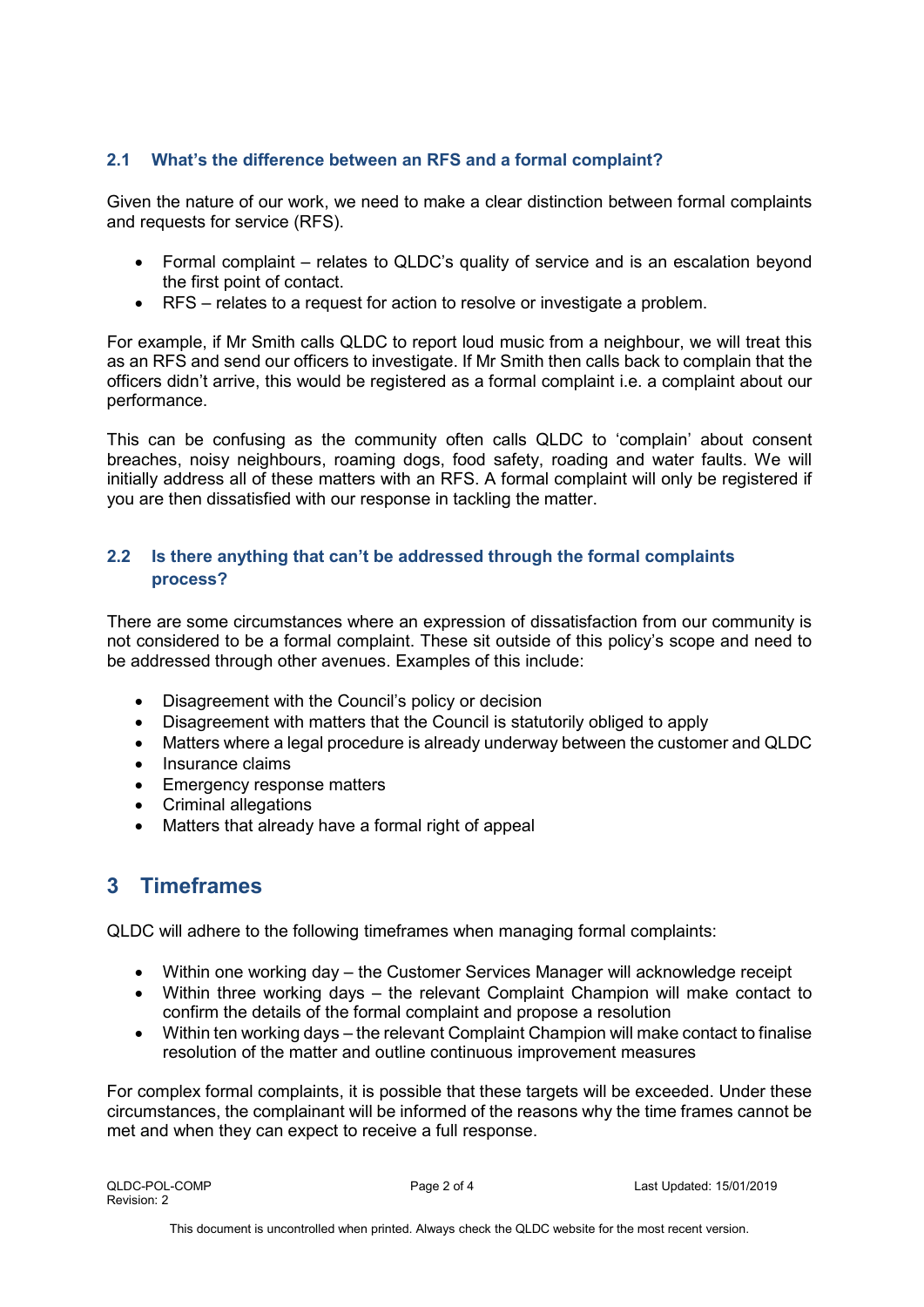# **4 QLDC Roles and Responsibilities**

The *General Manager Corporate Services* will be responsible for the Customer Complaints Policy and ensure that it's subject to regular review.

The *Customer Services Manager* is responsible for the operational processes that are associated with complaint management and closure.

The *Complaint Champion* is the designated member of staff within a service area, business unit or group, who will be responsible for managing the complaint through to closure. Following this policy and the process outlined above, they will communicate clearly, respond within the timeframes, keep accurate records and take action as required.

## **The Complainant**

The complainant needs to provide their name and contact details, which will be treated confidentially. Formal complaints that are made anonymously will be given consideration, but it's unlikely that they can be progressed without a contact reference.

QLDC understands that circumstances leading to a formal complaint can be frustrating and distressing. However, we will be best positioned to resolve the problem if all parties communicate clearly and effectively. We recommend that complainants seek the support of friends and family if needed. Translation services are also available.

We will not tolerate abusive, forceful or inappropriately determined behaviour towards QLDC staff.

For example, the following behaviour would be considered unacceptable:

- Verbal, written or physical abuse of staff
- Persistent formal complaints about the same matter, despite it having been fully explored through the formal complaint process
- Persistent formal complaints in pursuit of an unachievable outcome
- Repeated changes to aspects of the formal complaint through the process

QLDC may refuse to investigate a complaint if there is evidence that the complaint is frivolous, habitual or vexatious. Under such circumstances the Complaint Champion shall advise and consult with the Customer Services Manager and local General Manager before making a decision.

If QLDC staff consider the complainant's behaviour to be unacceptable, they will advise them of the following in writing:

- That the process has been suspended
- Reasons for the suspension
- That the process will be re-started when the complainant agrees to modify their behaviour

Suspensions can be escalated to the QLDC Customer Services Manager if the complainant disagrees with it.

QLDC-POL-COMP Page 3 of 4 Last Updated: 15/01/2019